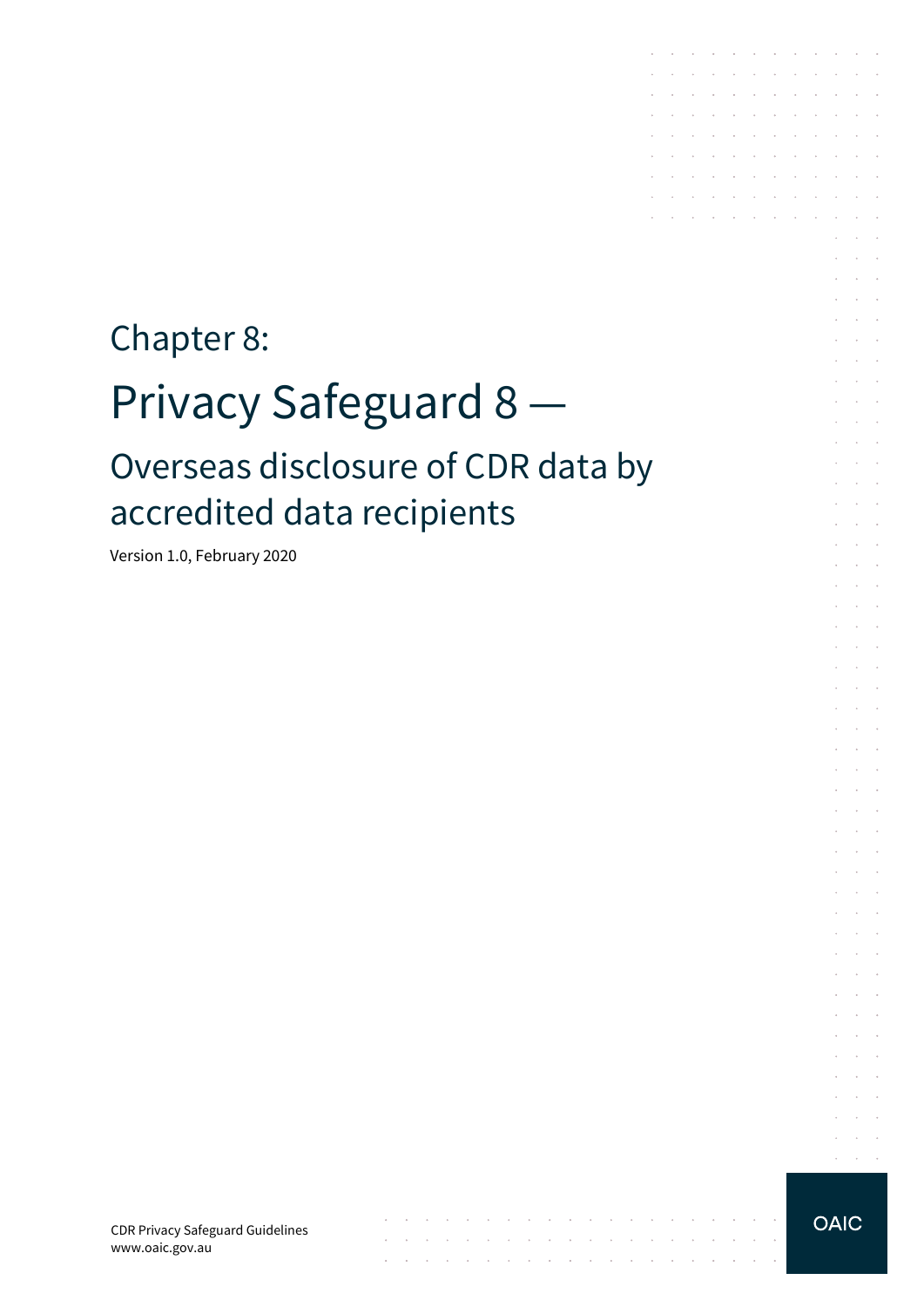# **Contents**

| Key points                                                                                                                                  | 3  |  |
|---------------------------------------------------------------------------------------------------------------------------------------------|----|--|
| What does Privacy Safeguard 8 say?                                                                                                          | 3  |  |
| Why is this important?                                                                                                                      | 4  |  |
| Who does Privacy Safeguard 8 apply to?                                                                                                      | 4  |  |
| How does Privacy Safeguard 8 interact with the Privacy Act and the APPs?                                                                    | 4  |  |
| <b>Meaning of disclosure</b>                                                                                                                | 5  |  |
| What is an overseas recipient?                                                                                                              | 5  |  |
| When can CDR data be disclosed to an overseas recipient?                                                                                    | 5  |  |
| Exception 1 – Disclosing CDR data to an overseas recipient who is an accredited person                                                      | 8  |  |
| Exception 2 – Disclosing CDR data after taking 'reasonable steps' to ensure an overseas recipient<br>does not breach the privacy safeguards | 8  |  |
| Exception 3 – Disclosing CDR data where overseas recipient is subject to a substantially similar<br>law                                     | 9  |  |
| When is an accredited data recipient accountable for the breaches by an overseas                                                            |    |  |
| recipient?                                                                                                                                  | 11 |  |
| How does Privacy Safeguard 8 interact with the other privacy safeguards?                                                                    |    |  |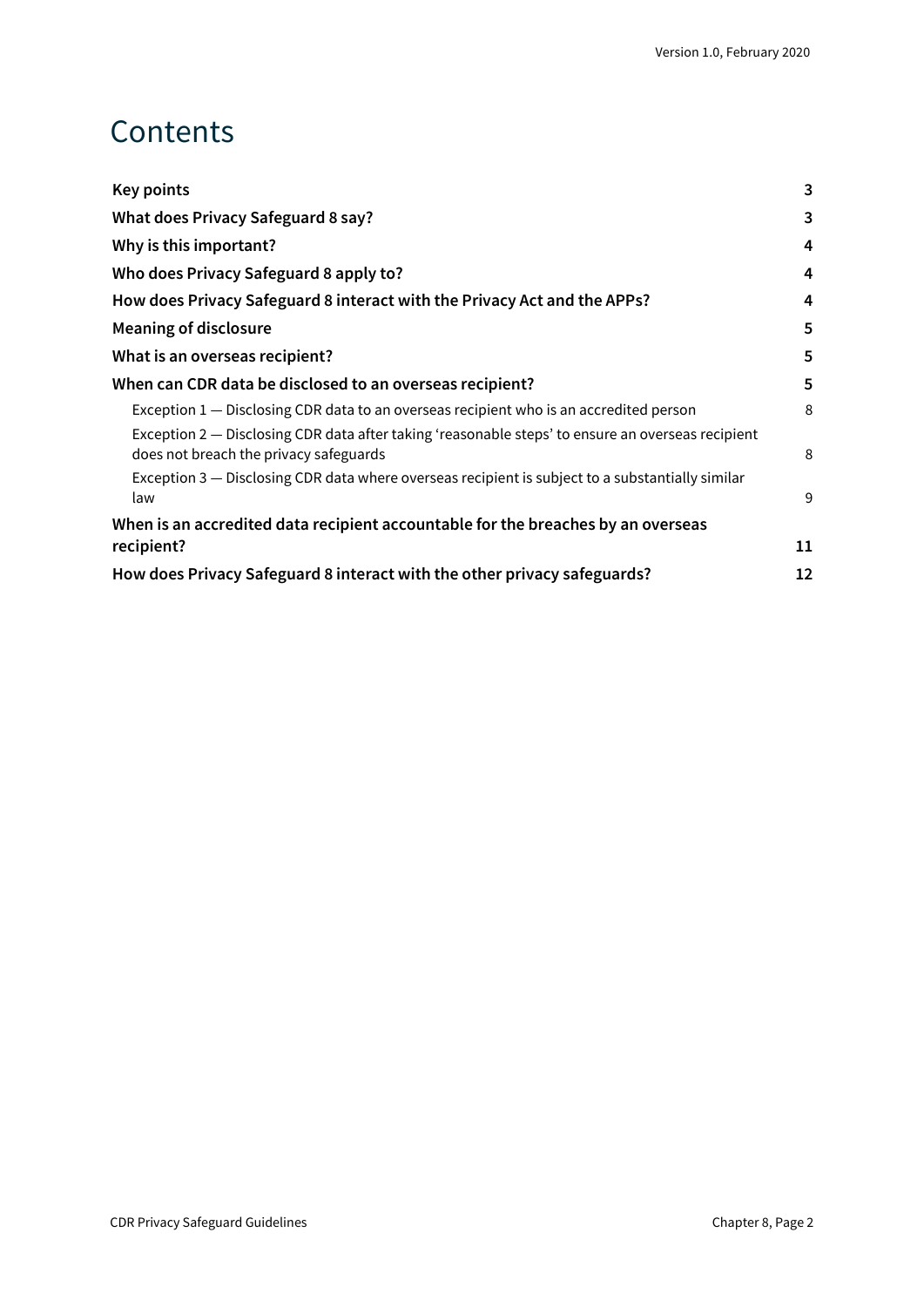# <span id="page-2-0"></span>**Key points**

- Privacy Safeguard 8 sets out the circumstances in which an accredited data recipient can disclose consumer data right (CDR) data to a recipient located overseas.
- Under Privacy Safeguard 8, an accredited data recipient must not disclose CDR data to a recipient located overseas unless one of the following four exceptions applies:
	- o the overseas recipient is also an accredited person
	- $\circ$  the accredited data recipient takes reasonable steps to ensure the overseas recipient will not breach the privacy safeguards (noting that, for this exception, the accredited data recipient remains accountable for any breach of the privacy safeguards by the overseas recipient), or
	- $\circ$  the accredited data recipient reasonably believes the overseas recipient is subject to a law equivalent to the privacy safeguards and there are mechanisms available to the consumer to enforce that protection.
- These requirements are in addition to the other disclosure restrictions set out in Privacy Safeguards 6, 7 and 9 and the consumer data rules (CDR rules).

# <span id="page-2-1"></span>**What does Privacy Safeguard 8 say?**

- In addition to the disclosure restrictions set out in Privacy Safeguards 6, 7 and 9, an 8.1 accredited data recipient must not disclose CDR data to a person located overseas unless one of the following four exceptions applies:
	- a. the overseas recipient is an accredited person
	- b. the accredited data recipient takes reasonable steps to ensure the overseas recipient does not breach the privacy safeguards<sup>[1](#page-2-2)</sup> and the overseas recipient has a CDR policy in place in relation to the CDR data
	- c. the accredited data recipient reasonably believes the overseas recipient is bound by a law or scheme that is substantially similar to the privacy safeguards and a consumer will be able to enforce that law or scheme in relation to the CDR data, or
	- d. conditions specified in the CDR Rules for overseas disclosure are met. As there are currently no CDR Rules made specifically in relation to Privacy Safeguard 8, an accredited data recipient cannot rely on this exception.
- 8.2 Where the overseas recipient is not accredited or subject to a similar law or binding scheme to the privacy safeguards, even if an accredited data recipient takes reasonable steps to ensure the overseas recipient does not breach the privacy safeguards, but the overseas recipient nevertheless breaches a relevant privacy safeguard, the accredited data recipient remains accountable for that breach.

<span id="page-2-2"></span> $1$  The relevant privacy safeguards are the privacy safeguard penalty provisions as defined in s 56EU of the Competition and Consumer Act (Privacy Safeguards 3–13 inclusive, and the requirement to have a CDR policy in Privacy Safeguard 1).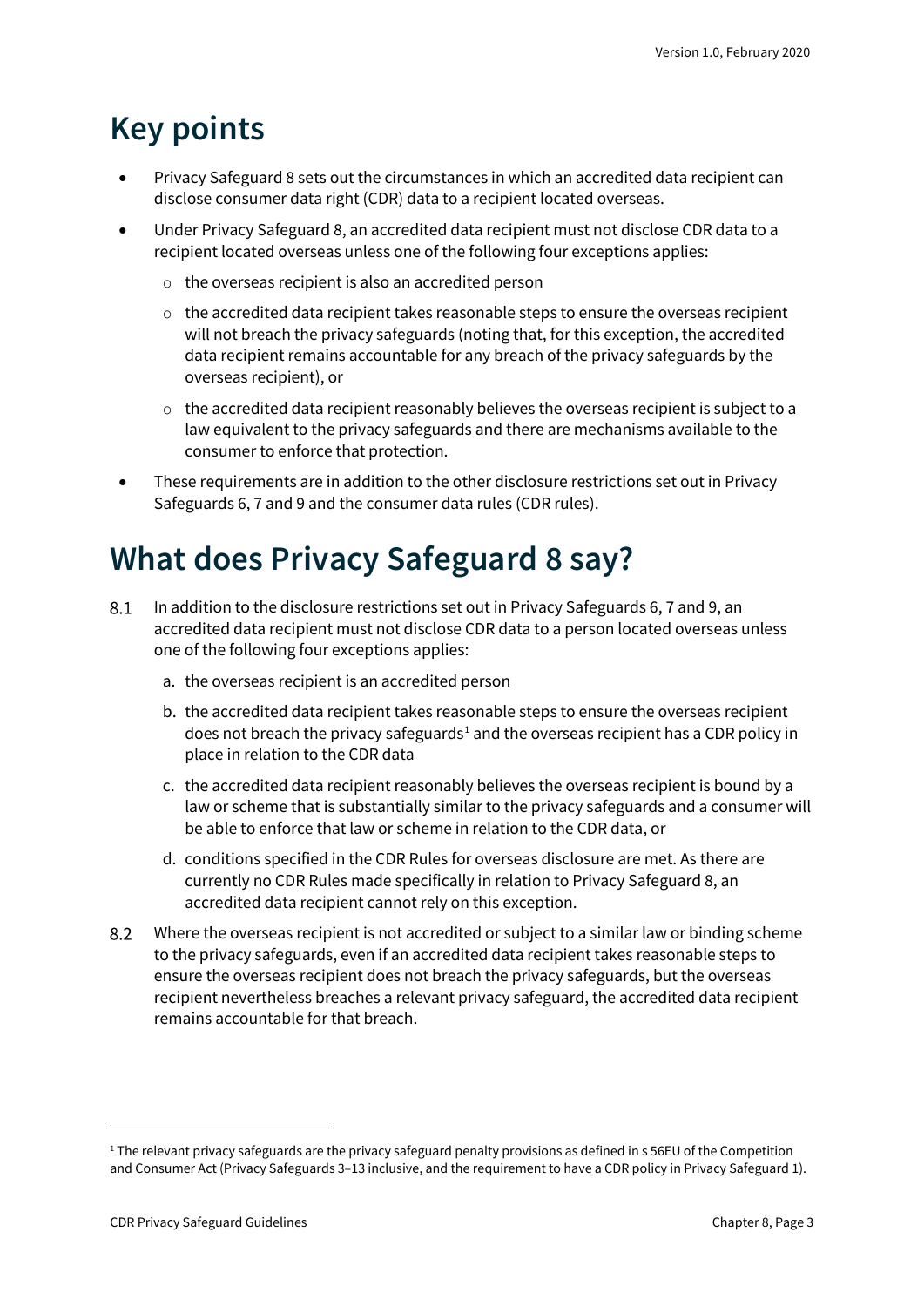8.3 For the purposes of a CDR outsourcing arrangement, an accredited data recipient must also comply with the CDR Rules that relate to CDR outsourcing arrangements.[2](#page-3-3)

# <span id="page-3-0"></span>**Why is this important?**

- 8.4 As an overarching objective of the CDR framework, consumers should be able to trust that an accredited data recipient will manage CDR data appropriately and in compliance with the privacy safeguards, especially when it is disclosed overseas.
- 8.5 It is also important that entities are aware of and understand the obligations on them to protect CDR data where they seek to make a disclosure of CDR data to an overseas recipient.

### <span id="page-3-1"></span>**Who does Privacy Safeguard 8 apply to?**

- Privacy Safeguard 8 applies to accredited data recipients. 8.6
- 8.7 It does not apply to data holders or designated gateways.
- 8.8 Data holders and designated gateways should ensure that they adhere to their obligations under the *Privacy Act 1988* (Privacy Act) and the Australian Privacy Principles (APPs), including APP 8, when disclosing personal information to an overseas recipient.

### <span id="page-3-2"></span>**How does Privacy Safeguard 8 interact with the Privacy Act and the APPs?**

- 8.9 It is important to understand how Privacy Safeguard 8 interacts with the Privacy Act and the APP<sub>S.[3](#page-3-4)</sub>
- APP 8 outlines when an APP entity may disclose personal information about an individual to an overseas recipient (Se[e Chapter 8 of the APP Guidelines: APP 8 –](https://www.oaic.gov.au/privacy/australian-privacy-principles-guidelines/chapter-8-app-8-cross-border-disclosure-of-personal-information/) Cross-border disclosure [of personal information\)](https://www.oaic.gov.au/privacy/australian-privacy-principles-guidelines/chapter-8-app-8-cross-border-disclosure-of-personal-information/).

| <b>CDR</b> entity                                | Privacy protections that apply in the CDR context                                                                                                                                     |
|--------------------------------------------------|---------------------------------------------------------------------------------------------------------------------------------------------------------------------------------------|
| Accredited person /<br>accredited data recipient | <b>Privacy Safeguard 8</b>                                                                                                                                                            |
|                                                  | Privacy Safeguard 8 applies instead of APP 8 to the overseas<br>disclosure of CDR data where the CDR data has been collected by an<br>accredited data recipient under the CDR regime. |
|                                                  | APP 8 will continue to apply to overseas disclosures of personal<br>information by an accredited person or accredited data recipient<br>where the data is not CDR data. <sup>4</sup>  |

<span id="page-3-3"></span><sup>&</sup>lt;sup>2</sup> CDR Rules 1.10, 1.16, 7.5(1)(d) and 7.6. For more information on CDR outsourcing arrangement, please refer to Chapter [B \(Key concepts\).](https://www.oaic.gov.au/consumer-data-right/cdr-privacy-safeguard-guidelines/chapter-b-key-concepts)

<span id="page-3-4"></span><sup>&</sup>lt;sup>3</sup> The Privacy Act includes 13 APPs that regulate the handling of personal information by certain organisations and Australian Government agencies (APP entities).

<span id="page-3-5"></span><sup>4</sup> All accredited persons are subject to the Privacy Act and the APPs in relation to information that is personal information but is not CDR data. See s 6E(1D) of the Privacy Act.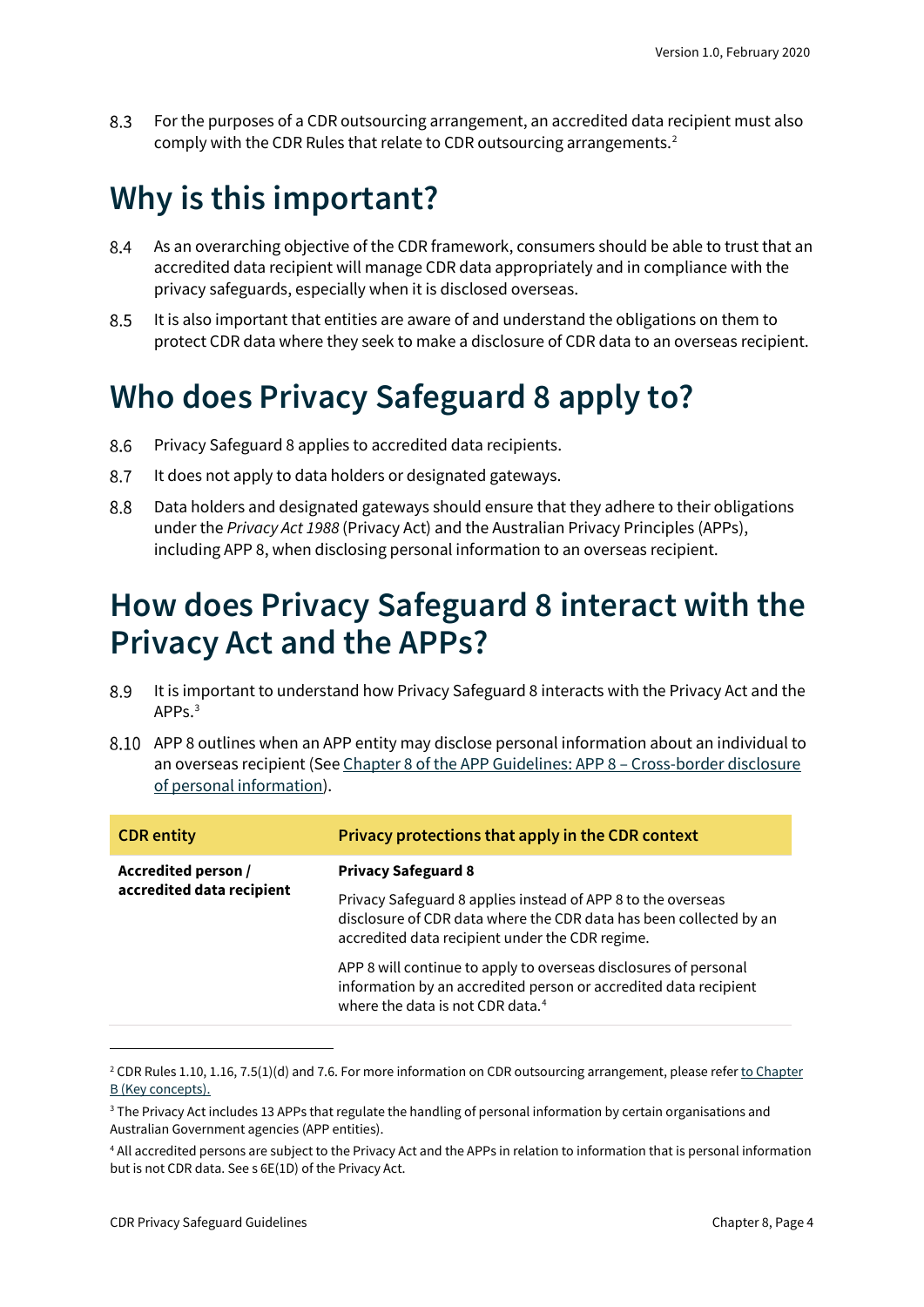| <b>CDR</b> entity         | Privacy protections that apply in the CDR context                               |
|---------------------------|---------------------------------------------------------------------------------|
| <b>Designated gateway</b> | APP <sub>8</sub><br>Privacy Safeguard 8 does not apply to a designated gateway. |
| Data holder               | APP <sub>8</sub><br>Privacy Safeguard 8 does not apply to a data holder.        |

# <span id="page-4-0"></span>**Meaning of disclosure**

- The term 'disclose' is not defined in the Competition and Consumer Act. It is discussed in [Chapter B \(Key concepts\).](https://www.oaic.gov.au/consumer-data-right/cdr-privacy-safeguard-guidelines/chapter-b-key-concepts)
- An accredited data recipient discloses CDR data when it makes it accessible or visible to others outside the entity.<sup>[5](#page-4-3)</sup>
- The release of the information may be a release in accordance with the CDR Rules, an accidental release or an unauthorised release.
- This focuses on the act done by the disclosing party. The state of mind or intentions of the recipient does not affect the fact of disclosure. Further, there will be a disclosure even where the information is already known to the overseas recipient.

# <span id="page-4-1"></span>**What is an overseas recipient?**

- 8.15 Under Privacy Safeguard 8, an overseas recipient is a person,<sup>[6](#page-4-4)</sup> who receives CDR data from an accredited data recipient, who is not:
	- in Australia or in an external Territory and
	- a consumer for the CDR data.

# <span id="page-4-2"></span>**When can CDR data be disclosed to an overseas recipient?**

When making an overseas disclosure of CDR data, an accredited data recipient must comply with Privacy Safeguard 8 in addition to each of the other privacy safeguards and consumer data rules that relate to disclosure of CDR data (to the extent they are applicable to the relevant disclosure).[7](#page-4-5)

<span id="page-4-3"></span><sup>5</sup> Any provision of CDR data to an outsourced service provider located overseas is a disclosure. This is different to the arrangements under the Privacy Act, where in limited circumstances providing personal information to an overseas contractor to perform services on behalf of an APP entity may be a use, rather than a disclosure of information. Whether an accredited data recipient retains effective control over the data does not affect whether data is 'disclosed'. See paragraph 8.14 in Chapter 8 of the APP Guidelines: APP 8 – [Cross-border disclosure of personal information,](https://www.oaic.gov.au/privacy/australian-privacy-principles-guidelines/chapter-8-app-8-cross-border-disclosure-of-personal-information/) for more information.

<span id="page-4-4"></span><sup>&</sup>lt;sup>6</sup> Being a body corporate, body politic or individual.

<span id="page-4-5"></span><sup>7</sup> Privacy Safeguard 6 and the CDR Rules relating to permitted uses and disclosures (CDR Rules 7.5 and 7.6), Privacy Safeguard 7 and the CDR Rules relating to disclosure of CDR data for direct marketing (CDR Rules 7.8 and 7.5(3)), Privacy Safeguard 9 relating to disclosure of government related identifiers, and the CDR outsourcing arrangements (CDR Rules 7.5(1)(d) and 7.6).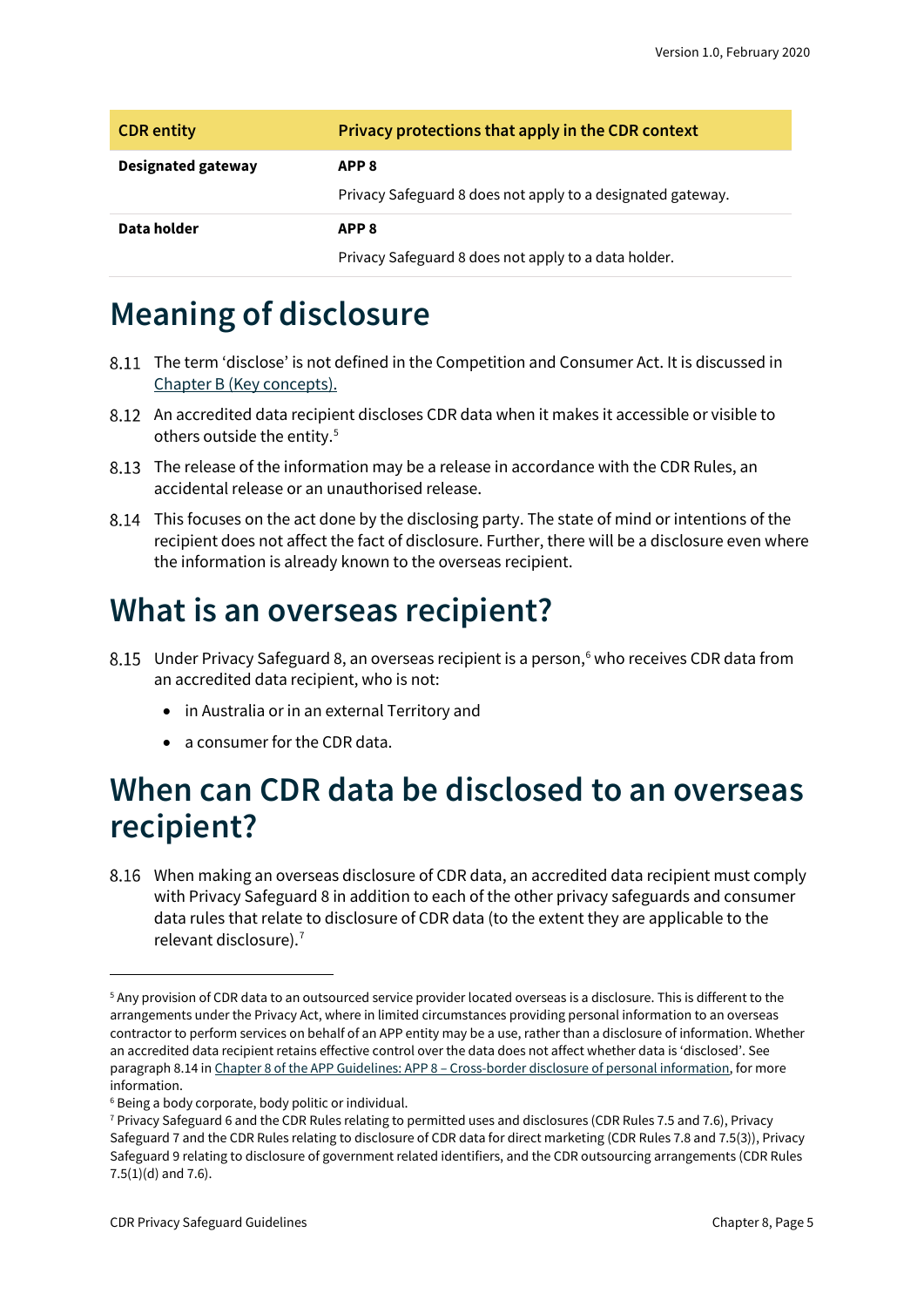- Privacy Safeguard 8 provides that an accredited data recipient must not disclose CDR data to a person located overseas unless one of the following four exceptions applies:
	- the overseas recipient is an accredited person
	- the accredited data recipient takes reasonable steps to ensure the overseas recipient does not breach the privacy safeguards $\delta$  and that the overseas recipient has a CDR policy in place in relation to the CDR data
	- the accredited data recipient reasonably believes the overseas recipient is bound by a law or scheme that is substantially similar to the privacy safeguards which can be enforced by the consumer, or
	- conditions specified in the CDR Rules for overseas disclosure are met. As there are currently no CDR Rules made specifically in relation to Privacy Safeguard 8, an accredited data recipient cannot currently rely on this exception.
- The flow chart following outlines at a high level when an accredited data recipient may disclose CDR data to an overseas recipient, including by demonstrating the point at which the entity must consider other relevant privacy safeguards and relevant exceptions under Privacy Safeguard 8.

<span id="page-5-0"></span><sup>8</sup> The relevant privacy safeguards are the privacy safeguard penalty provisions defined in s 56EU of the Competition and Consumer Act (Privacy Safeguards 3–13 inclusive, and the requirement to have a CDR policy in Privacy Safeguard 1).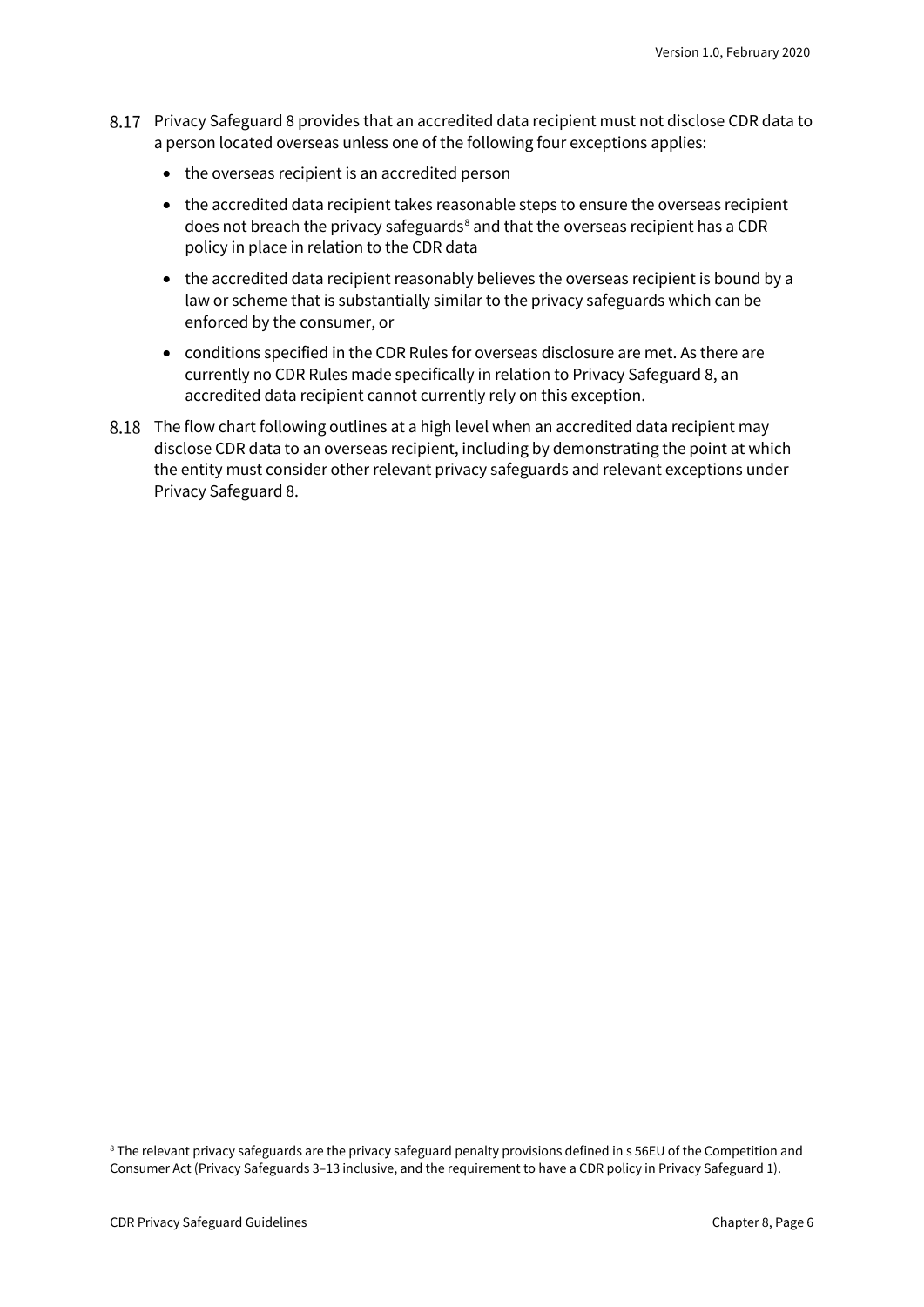#### When can an accredited data recipient disclose CDR data to an overseas recipient?

Have you have complied with disclosure requirements and restrictions in (where relevant):

- Privacy Safeguard 6 (for permitted disclosures of CDR data)?  $\bullet$
- Privacy Safeguard 7 (for direct marketing)?
- Privacy Safeguard 9 (for disclosure of government related identifiers)?

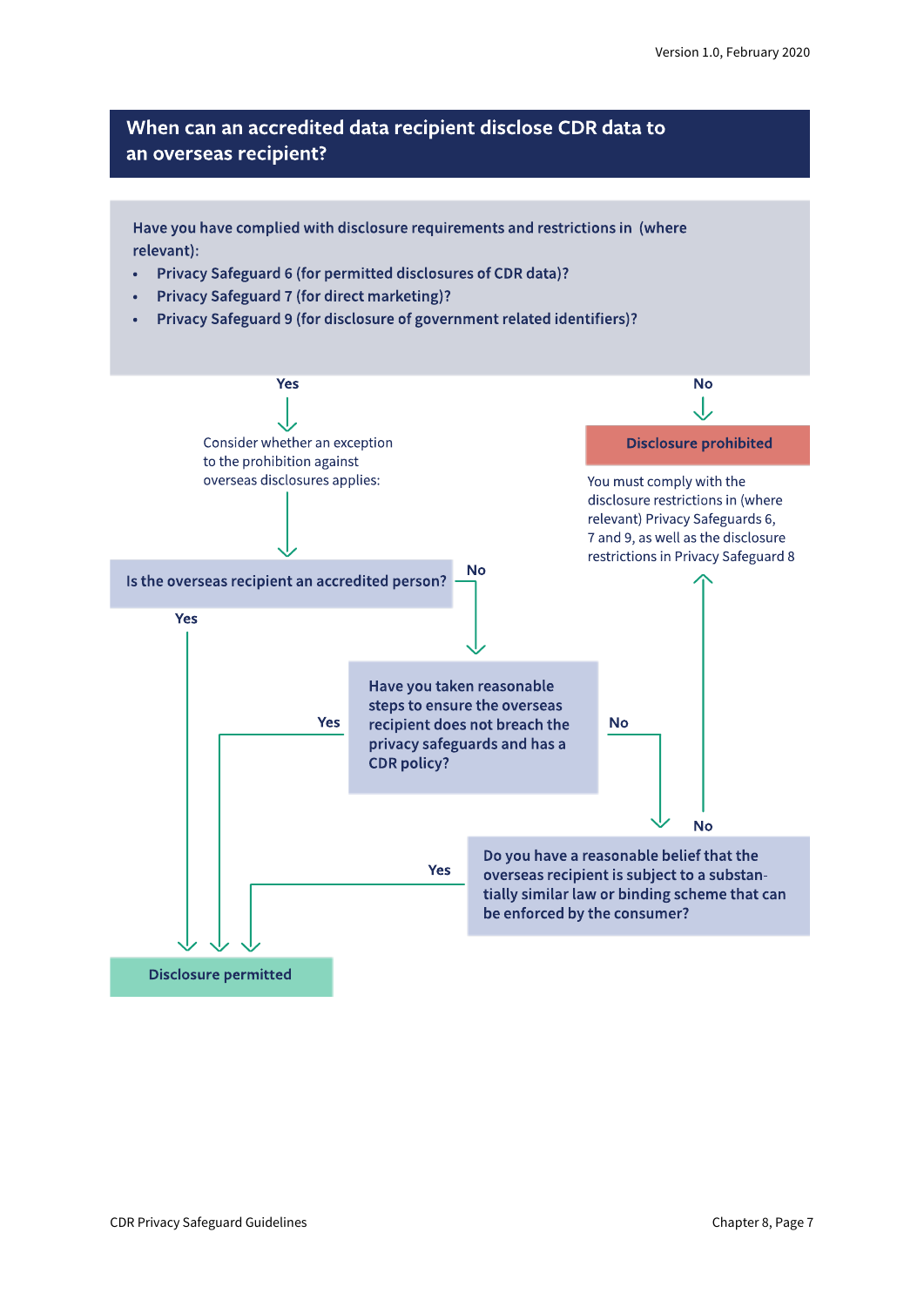### <span id="page-7-0"></span>**Exception 1 — Disclosing CDR data to an overseas recipient who is an accredited person**

- An accredited data recipient may disclose CDR data to an overseas recipient if the person is an accredited person.
- 8.20 The term 'accredited person' is discussed in Chapter B (Key concepts).
- The CDR Rules require that an individual or company must apply to be an accredited person under the Competition and Consumer Act. Accredited persons will be added to the Register of Accredited Persons if their application is successful.
- The CDR Rules and the ACCC's Accreditation Guidelines provide more information about the requirements and process for accreditation.
- Accreditation is considered sufficient protection to ensure compliance with the privacy safeguards.<sup>[9](#page-7-2)</sup>

### <span id="page-7-1"></span>**Exception 2 — Disclosing CDR data after taking 'reasonable steps' to ensure an overseas recipient does not breach the privacy safeguards**

- An accredited data recipient may disclose CDR data to an overseas recipient if they take reasonable steps to ensure that any act or omission by (or on behalf of) the overseas recipient will not breach the privacy safeguards.
- The privacy safeguards apply to the acts or omissions as though the overseas recipient (or those who acted on behalf of the overseas recipient) was the accredited data recipient who disclosed the CDR data.
- Examples for persons acting on behalf of the overseas recipient could include employees, directors, officers, or subcontractors.

#### What are 'reasonable steps'?

- Reasonable steps would generally involve, at a minimum, that an accredited data recipient enters into an enforceable contractual arrangement with the overseas recipient that requires the overseas recipient to handle the CDR data in accordance with:
	- the privacy safeguards, and
	- the CDR Rules that relate to CDR outsourcing arrangements.<sup>[10](#page-7-3)</sup>
- Whether an accredited data recipient has taken reasonable steps to ensure the overseas recipient can comply with the CDR regime may include consideration of the following factors:
	- the terms of the contract between the accredited data recipient and the overseas recipient

<span id="page-7-2"></span><sup>9</sup> Explanatory Memorandum, *Treasury Laws Amendment (Consumer Data Right) Bill 2019*, section 1.348.

<span id="page-7-3"></span> $10$  CDR Rules 1.10, 1.16 7.5(1)(d) and 7.6. For more information on CDR outsourcing arrangement, please refer to Chapter [B \(Key concepts\).](https://www.oaic.gov.au/consumer-data-right/cdr-privacy-safeguard-guidelines/chapter-b-key-concepts)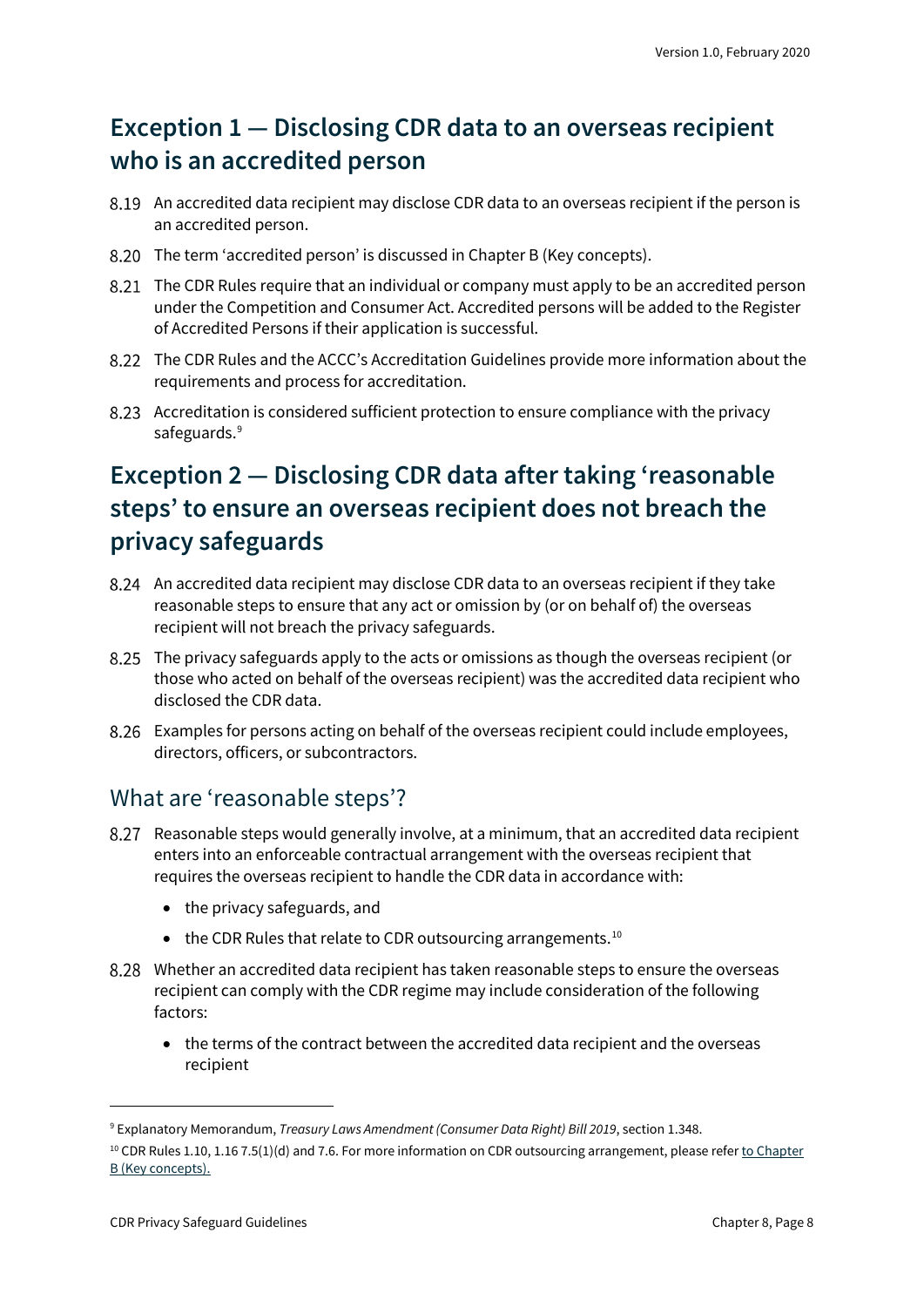- steps taken by the accredited data recipient to monitor compliance with the contract
- the accredited data recipient's relationship with the overseas recipient. More rigorous steps may be required when an entity discloses CDR data to an overseas recipient for the first time
- the nature of the overseas recipient, including the maturity of its processes and systems, and familiarity with CDR legislation (which may be derived from previous engagements with other CDR entities)
- the possible adverse consequences for a consumer if the CDR data is mishandled by the overseas recipient. More rigorous steps may be required as the risk of adversity increases
- the nature of the CDR data being disclosed. Where CDR data is sensitive in nature (and could, for example, cause financial or physical harm to a consumer if mishandled), it should be subject to more rigorous protections in the contractual arrangements
- existing technical and operational protections implemented by the overseas recipient to protect the CDR data (where these are not equivalent to the security requirements set out in Privacy Safeguard 12 and in Schedule 2 of the CDR Rules), and
- the practicability of taking protective steps, including time and cost involved. However, a CDR entity is not excused from ensuring that an overseas recipient is compliant with CDR legislation by reason only that it would be inconvenient, time-consuming or impose some cost to do so. Whether these factors make it unreasonable to take particular steps will depend on whether the burden is excessive in all the circumstances.

#### **Example**

YC Pty Ltd is an accredited person that provides banking services and products to customers. YC Pty Ltd seeks to engage a contractor located overseas, Analysed Data Services, in order to offer certain data analytics services to its customers using their payments transactions data.

YC Pty Ltd considers whether an exception under Privacy Safeguard 8 relating to overseas disclosures will apply.

Analysed Data Services is not an accredited person and is not subject to a law or scheme similar to that of the CDR regime.

Before disclosing CDR data to Analysed Data Services, YC Pty Ltd must therefore take reasonable steps to ensure Analysed Data Services complies with the privacy safeguards and has a CDR policy in place in relation to the CDR data.

YC Pty Ltd will remain accountable if Analysed Data Services mishandles the CDR data.

### <span id="page-8-0"></span>**Exception 3 — Disclosing CDR data where overseas recipient is subject to a substantially similar law**

An accredited data recipient may disclose CDR data to an overseas recipient if:

- they reasonably believe the overseas recipient is bound by a law or binding scheme that is substantially similar to the privacy safeguards, and
- this can be enforced by the consumer.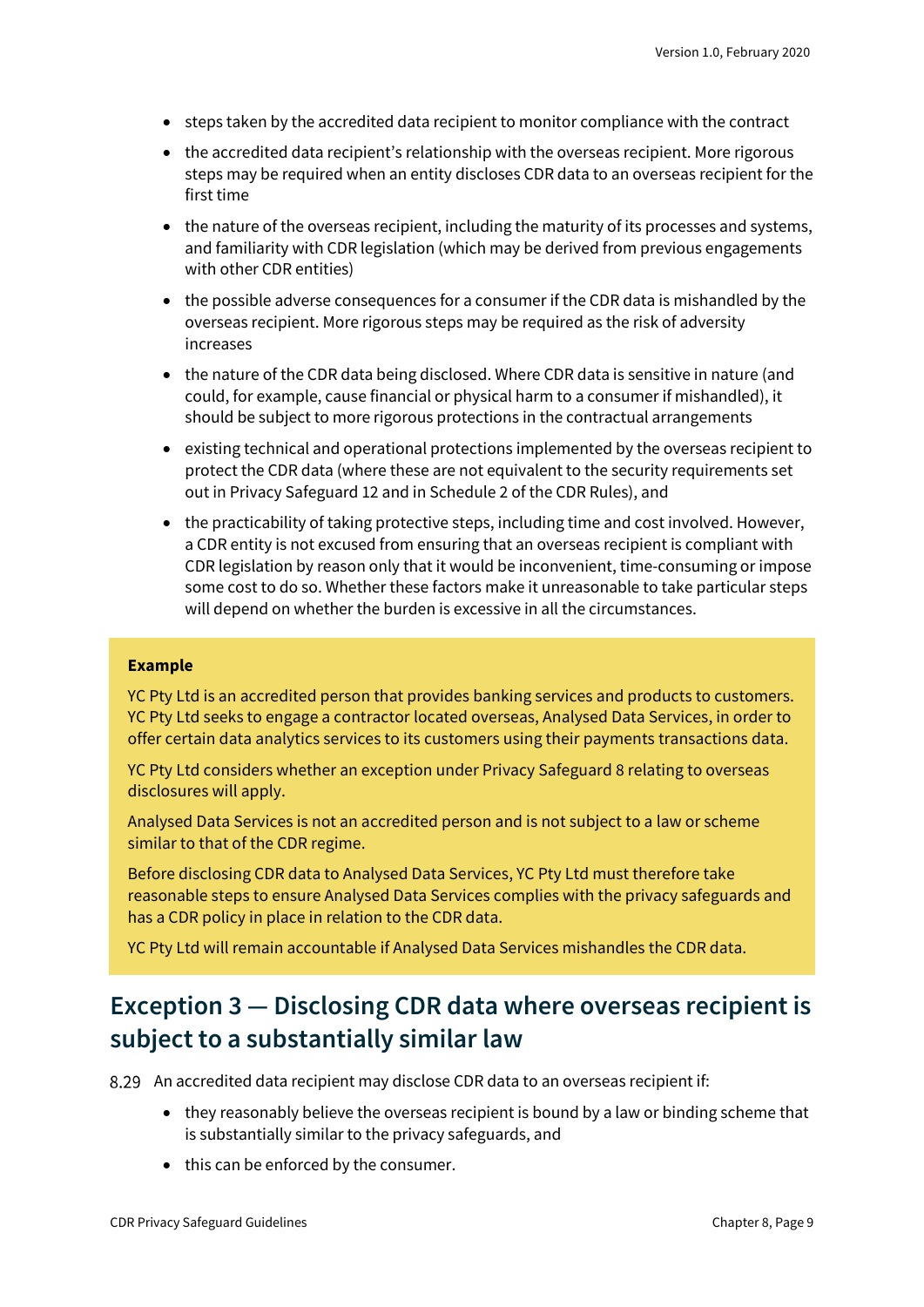#### What is 'reasonable belief'?

- To rely on this exception, an accredited data recipient must have a reasonable belief that an overseas recipient is subject to a law, or binding scheme that provides substantially similar protections to the privacy safeguards and that a consumer will be able to enforce the protections provided by that law or binding scheme.
- An accredited data recipient must have a reasonable basis for the belief, which is an objective test and not merely a genuinely held subjective belief. It is the responsibility of the entity to be able to justify its reasonable belief.

### What is a 'law or binding scheme'?

- 8.32 An overseas recipient may be subject to a law or binding scheme, where, for example, it is:
	- bound by consumer data protection law that applies in the jurisdiction of the overseas recipient
	- required to comply with another law that imposes comparable obligations to the CDR regime, or
	- subject to an industry scheme or code that is enforceable, irrespective of whether the overseas recipient was obliged or volunteered to participate or subscribe to the scheme or code.
- However, an overseas recipient may not be subject to a law or binding scheme where, for example:
	- the overseas recipient is exempt from complying, or is authorised not to comply, with part, or all, of the consumer data protection law in the jurisdiction, or
	- the overseas recipient can opt out of the binding scheme without notice and without returning or destroying the data.

### What is meant by 'substantially similar'?

- A substantially similar law or binding scheme would provide a comparable, or a higher level of privacy protection to that provided by the privacy safeguards. Each provision of the law or scheme is not required to correspond directly to an equivalent privacy safeguard. Rather, the overall effect of the law or scheme is of central importance.
- Whether there is substantial similarity is a question of fact. Factors that may indicate that the overall effect is substantially similar, include:
	- the law or scheme regulates the collection of consumer data in a comparable way
	- the law or scheme requires the recipient to notify individuals about the collection of their consumer data
	- the law or scheme requires the recipient to only use or disclose the consumer data for authorised purposes
	- the law or scheme includes comparable data quality and data security standards, and
	- the law or scheme includes a right to access and seek correction of consumer data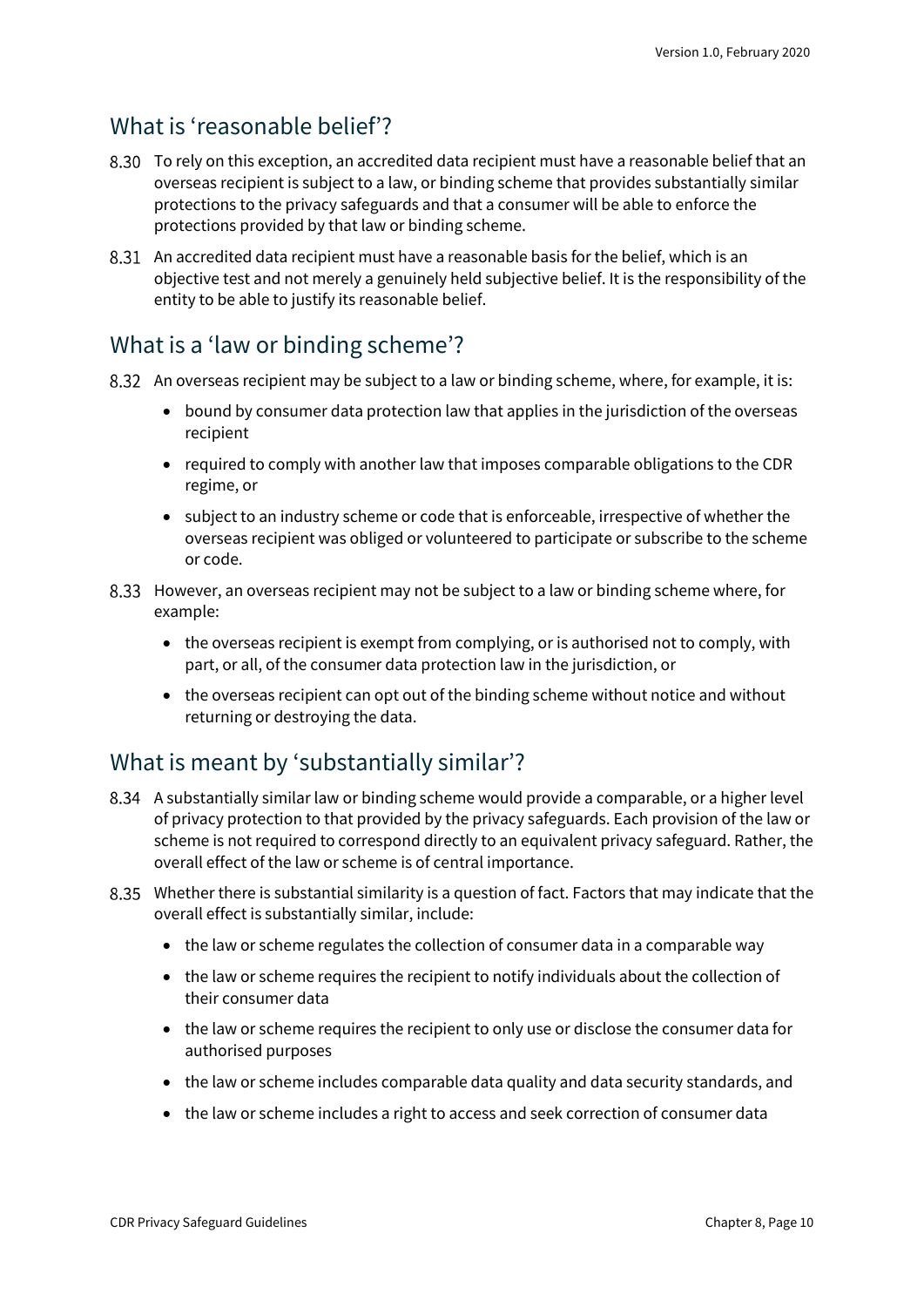#### When can a consumer enforce the protections?

- A consumer will be able to enforce the protections when it has access to a mechanism to allow for the enforcement of a law or binding scheme that is substantially similar to the CDR regime.
- A range of mechanisms may satisfy those requirements, ranging from a regulatory body similar to the Office of the Australian Information Commissioner (the OAIC), to an accredited dispute resolution scheme, an independent tribunal, or a court with judicial functions and powers.
- Factors that may be relevant in deciding whether the enforcement mechanism is an accessible and effective include whether the mechanism:
	- is independent of the overseas recipient that is required by the law or binding scheme to comply with the consumer data protections
	- is a body with authority to consider a breach of any of the consumer data protections in the law or binding scheme
	- is accessible to an individual, for example, the existence of the scheme is publicly known, and can be accessed by individuals directly and without payment of any unreasonable charge
	- has the power to make a finding that the overseas recipient is in breach of the law or binding scheme and to provide a remedy to the individual, and
	- is required to operate according to principles of procedural fairness.

### <span id="page-10-0"></span>**When is an accredited data recipient accountable for the breaches by an overseas recipient?**

- Privacy Safeguard 8 provides that an accredited data recipient is accountable for the acts or omissions of an overseas recipient where it discloses CDR data to an overseas recipient and:
	- the overseas recipient is not an accredited person
	- the accredited data recipient does not reasonably believe that the overseas recipient is bound by a law or scheme that is similar to the CDR regime and that a consumer will be able to enforce protections provided by that law or scheme, or
	- the overseas recipient (or a person acting on behalf of the overseas recipient) breaches the privacy safeguards<sup>[11](#page-10-1)</sup> and/or does not have a CDR policy.<sup>[12](#page-10-2)</sup>
- 8.40 In these circumstances, for the purposes of Privacy Safeguard 8, the act or omission is taken to have been done by the accredited data recipient. The accredited data recipient is taken to have breached the privacy safeguards.

<span id="page-10-1"></span><sup>&</sup>lt;sup>11</sup> The relevant privacy safeguards are those privacy safeguard penalty provisions in defined in s 56EU (privacy safeguards 3–13 inclusive, and the requirement to have a CDR policy in Privacy Safeguard 1).

<span id="page-10-2"></span><sup>12</sup> Section 56EK(2) of the Competition and Consumer Act.